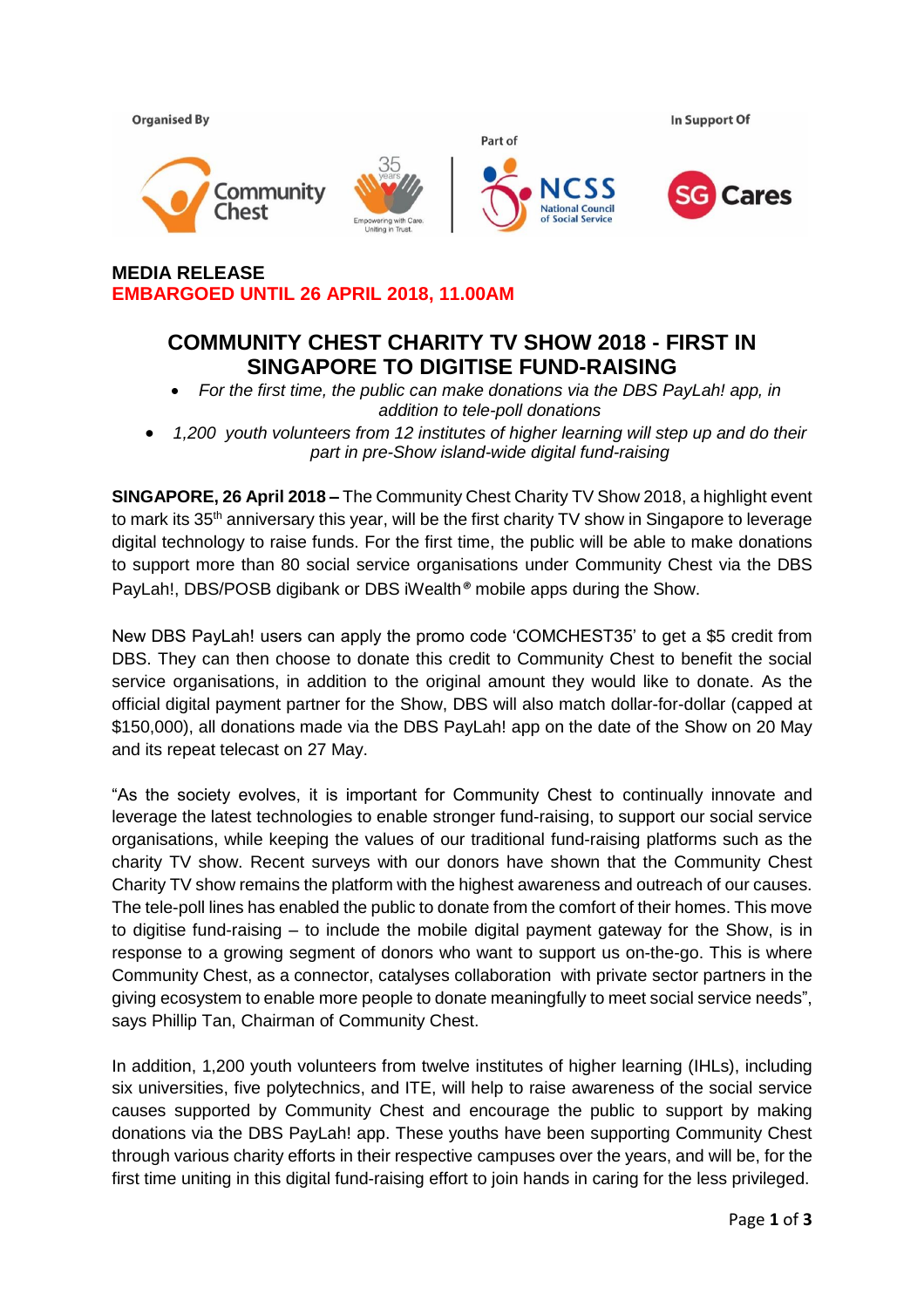The Community Chest Charity TV Show 2018 is held in celebration of 35 years of journeying with the community to build a caring and inclusive society. It is also held in support of SG Cares. Besides inspiring the 1,200 youths to step up and contribute, the charity show will showcase founders, leaders and many who have contributed in the past 35 years, as well as performances that exemplify empowerment and inclusivity.

### **An empowering and inclusive performance**

The opening act will be a combined choir comprising 50 students from Community Chestsupported special education schools – Chao Yang School, Canossian School, Grace Orchard School and MINDS Lee Kong Chian Gardens School – as well as over 100 choir members from the mainstream IHLs. Accompanying the choir will be Kelvin Tan Wei Lian (陈伟联), the first Project Superstar winner in 2005, who has visual impairment. The combined choir was trained by Ms Irene Jansen, a vocal coach who sees great potential in students with special needs and endeavours to empower them to find their voice through music and singing.

One of them is 17-year-old Adelyn Koh who was born with Peter Anomaly, a rare eye disease which involves clouding of the cornea, causing blurred vision. Adelyn had gone through numerous corneal transplants and other eye-related operations, including four operations before she turned 1. However, the operations were unsuccessful due to rejection & infection. Since then, Adelyn has only been able to see light and shadows. Despite the challenges she had to go through from a young age, Adelyn remains strong and cheerful. Naturally curious, she was exposed to various activities like the piano, violin, drum and guitar, and she developed an aptitude for singing and composing music.

"I am excited to be able to perform alongside Kelvin Tan, who is like a role model to me. I hope to inspire and encourage others who are going through hardships not to give up through my performance, as well as through my self-composed songs in future", Adelyn said.

## **Strong support from local and international celebrities**

International artistes Jackie Chan (成龙), Wakin Chau (周华健) and Jonathan Lee (李宗盛) will be making special appearances at the Show. The Show will also feature a performance by overseas artiste Ah Ji Zai (阿吉仔), who has polio. The Show will be hosted by Taiwanese television host and actor, Sam Tseng (曾国城), together with local artistes, Kym Ng (钟琴), Pornsak and Lee Teng (李腾). Mediacorp celebrities Zoe Tay (郑惠玉), Xiang Yun (向云), Romeo Tan (陈罗密欧), Shaun Chen (陈泓宇), Desmond Tan (陈泂江) and Elvin Ng (黄俊雄), will also join hands to do their part for charity at the Show.

The live broadcast of the Community Chest Charity TV Show 2018 will be on Channel 8, from 7pm to 10pm, on 20 May 2018 (Sunday). Tele-poll lines for the Show will open from 26 April (Thursday) to 27 May 2018 (Sunday) midnight. From 26 April, the public can call 1900 112 8808 for a \$5 donation, 1900 112 8828 for a \$10 donation, 1900 112 8848 for a \$50 donation, and 1900 112 8868 for a \$100 donation. The DBS PayLah! mobile app will open for digital donations on the date of the Show on 20 May, and its repeat telecast on 27 May.